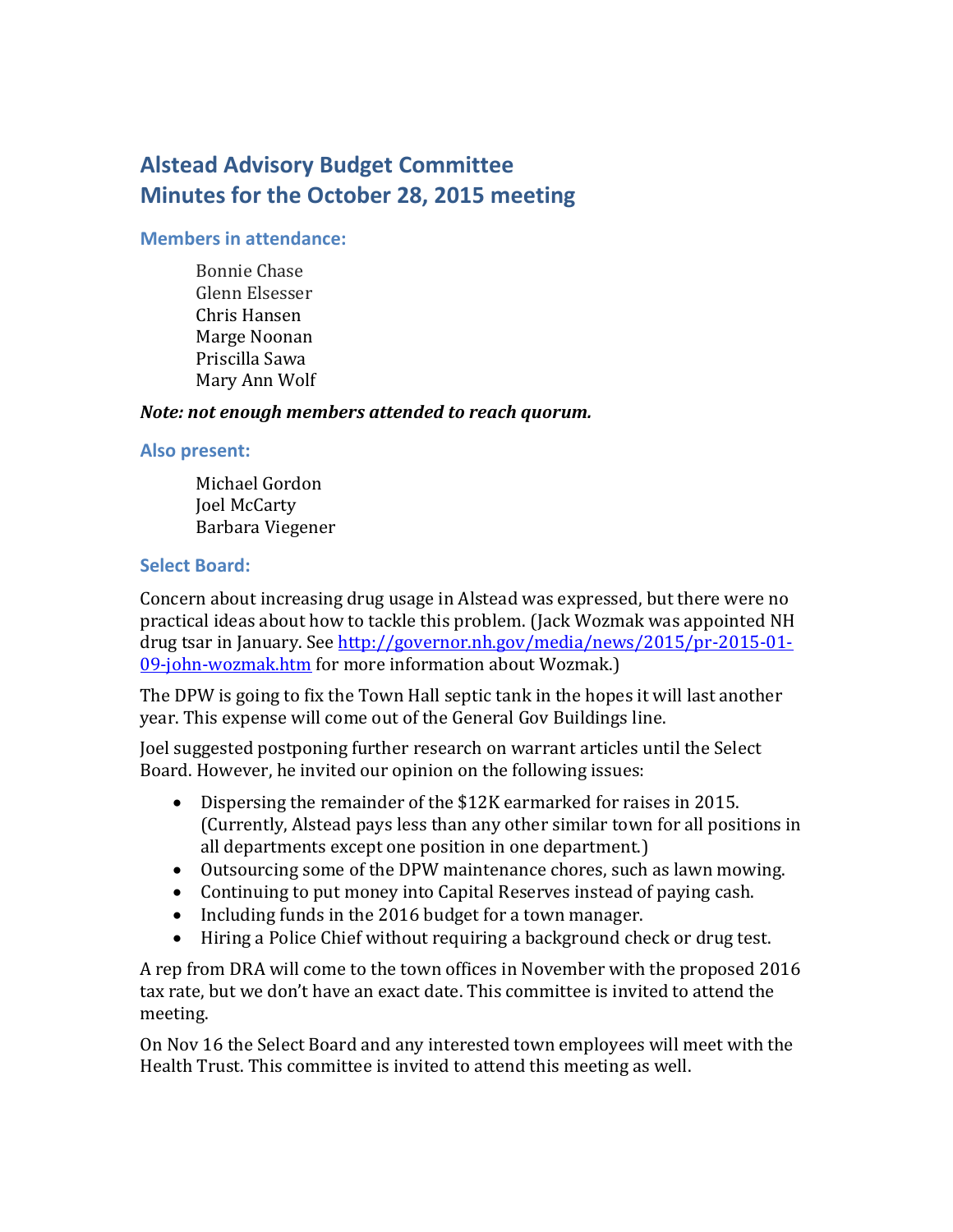## **Quarterly Report committee:**

No known progress on the Q4 report.

## **EMSG committee:**

Carol talked with Penny about the leased equipment in the 2016 PD budget – the copier (\$50 per month), the taser (\$900 per year) and computer for the cruiser (\$1300 per year).

The town has completed the work required for us to move forward with the hiring of the Police Chief, but we are waiting for Troop C and NH Standards to do their work – the background check and drug test.

#### **DPW committee:**

The committee met with David yesterday. The number of part-time hours is still tentative and might be reduced. Glenn will look at the detailed data for this summer to get a better handle on this.

We discussed DPW warrant articles – the bridge design (\$?), the paving of Walpole Valley and March Hill Rds (\$247K), the striping and the new 10-wheeler (\$190K). (Ten-wheelers retain value better than six-wheelers. It might be cheaper to lease a 10-wheeler and turn it in after five years.) Also, we might need a warrant article for Hill Rd (\$?) in order to use the FEMA money that we have received. The trailer we use to move equipment needs to be replaced (\$15K).

#### **Gen Gov committee:**

Mary Ann met with Linda to go over the 2016 General Gov budget. Mary Ann will follow up with Joel and Linda next week. It makes sense to split out some large line items, such as Fuel, by department, but this should only be done at the start of the fiscal year.

## **Financial Planning/Tools committee:**

No progress on creating new MuniSmart report formats..

#### **Other old business:**

- We discussed briefly whether to dissolve the New Town Hall capital reserve fund.
- Linda provided a town by town comparison of funding from SWCS.

#### **Motions:**

No motions were made because of the lack of quorum.

#### **Action items:**

 Priscilla has received the source files for the HR report and will post on the town web site, after merging the files.